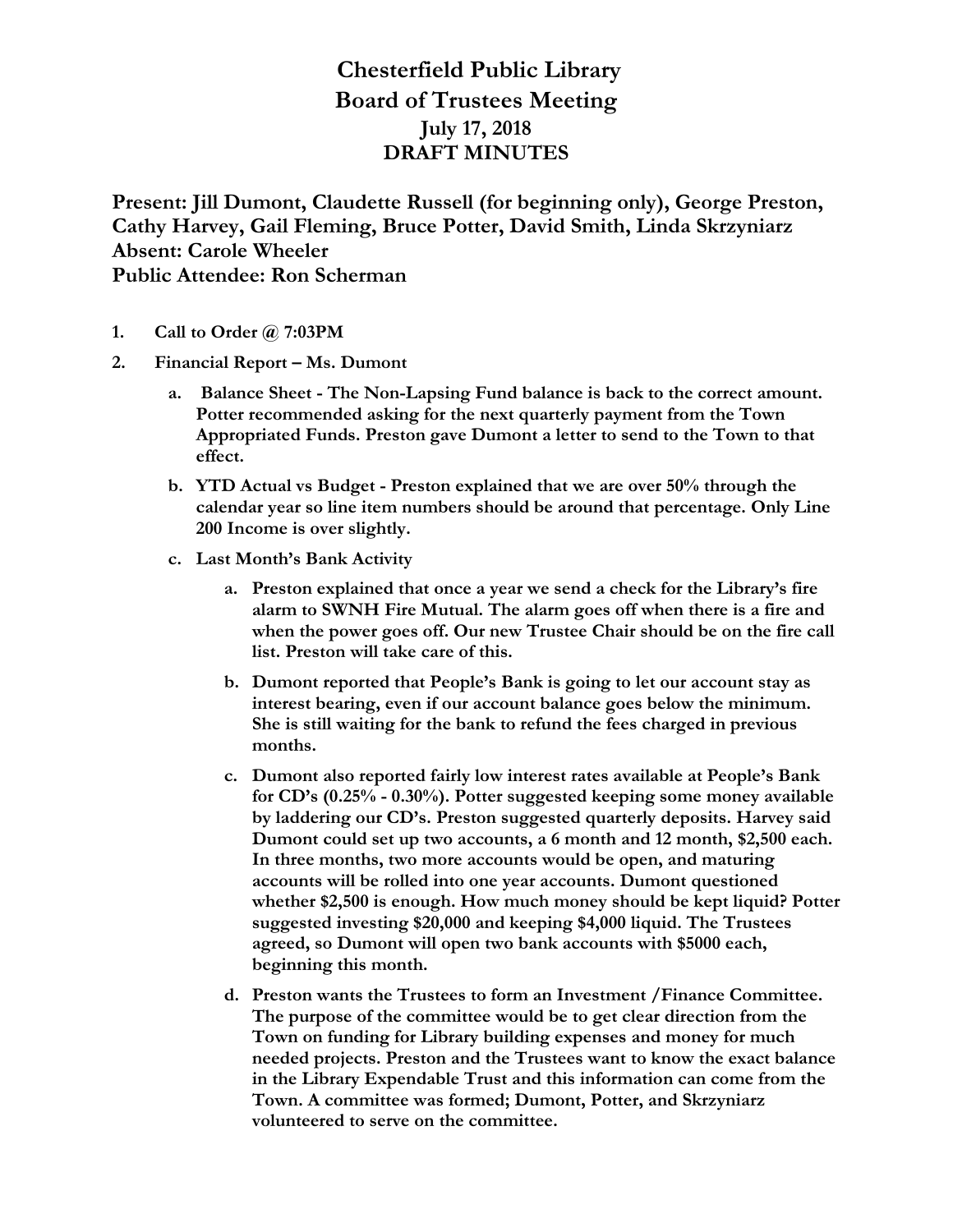- **3. Secretary's Report, Minutes of June 19, 2018 – A grammatical error was noted by Harvey and minor changes were suggested by Dumont. The Board then approved the minutes of the June 19th meeting as amended.**
- **4. Director's Report**
	- a. **Russell reported that numbers on the Monthly Activity Record for the first 6 months of the year show that more people are using the library and checking out books, DVD's, compact discs, etc. On average, over 1000 patrons visit the Library each month. The numbers also show that the Library needs to work on attracting young adults. Preston added that most puzzles, puppets, and magazines are donated by generous patrons. A discussion was held about shortening the time magazines could be checked out of the Library in the interest of the timeliness of some articles.**
	- b. **Book Sale (Friday, August 3rd set-up & Saturday, August 4th book sale)- August is fast approaching! Bruce's barn already has 60 boxes of books with more on their way! Book weeding continues at the Library. Preston would like weeding of the Young Adult and Children's sections to begin as soon as possible so more books will be ready for the sale. Preston will be at the Town Hall on Friday, August 3rd at noon to begin setting up tables, chairs, and books, and will also be there at 8:00 AM on Saturday, August 4th to continue the set up. No early shoppers will be allowed in. The Town Hall doors will open at 10:00 AM on August 4th and close at 2:00 for the sale. Book prices will be scaled each hour. Unsold books will be donated or recycled. Dumont said people in town are thinking of setting up tiny neighborhood libraries and they could use some books. She will give their contact information to Preston. Potter suggested announcing the book sale on the sign out front, and hanging the banner. Dumont suggested advertising this event even more. Someone needs to be sure that advertising gets done.**
	- c. **Preston reported that the backyard of the Library had been staked out for a solar array while he was away on vacation. Preston did not know that this was going to happen and worried about the septic underneath. Potter expressed concern that the solar group went ahead with this without approval from the Trustees. Preston will give the Trustees copies of his correspondence with Brad Roscoe, request a copy of the deed to the Library's land from him, and invite the solar committee to our August meeting.**
- **5. Old or Unfinished Business**
	- **a. Painting update - Painting is complete! Preston said the painters did an especially good job on the windows. Potter approved some additional spending while Preston was away due to problems encountered by the painters with bad sections of wood. The Trustees will need to sign off on the project when it is done. Some minor flaws need to be taken care of before the painters receive their check.**
	- **b. Capital Replacement Fund Warrant Article - Harvey maintains that the Fund could be replenished, according to her Town sources, with a Warrant Article. That would give the Trustees total control over the Library Capital Fund money and spending projects. We would need approval from the Town to withdraw the money. This is something the new Investment/Finance**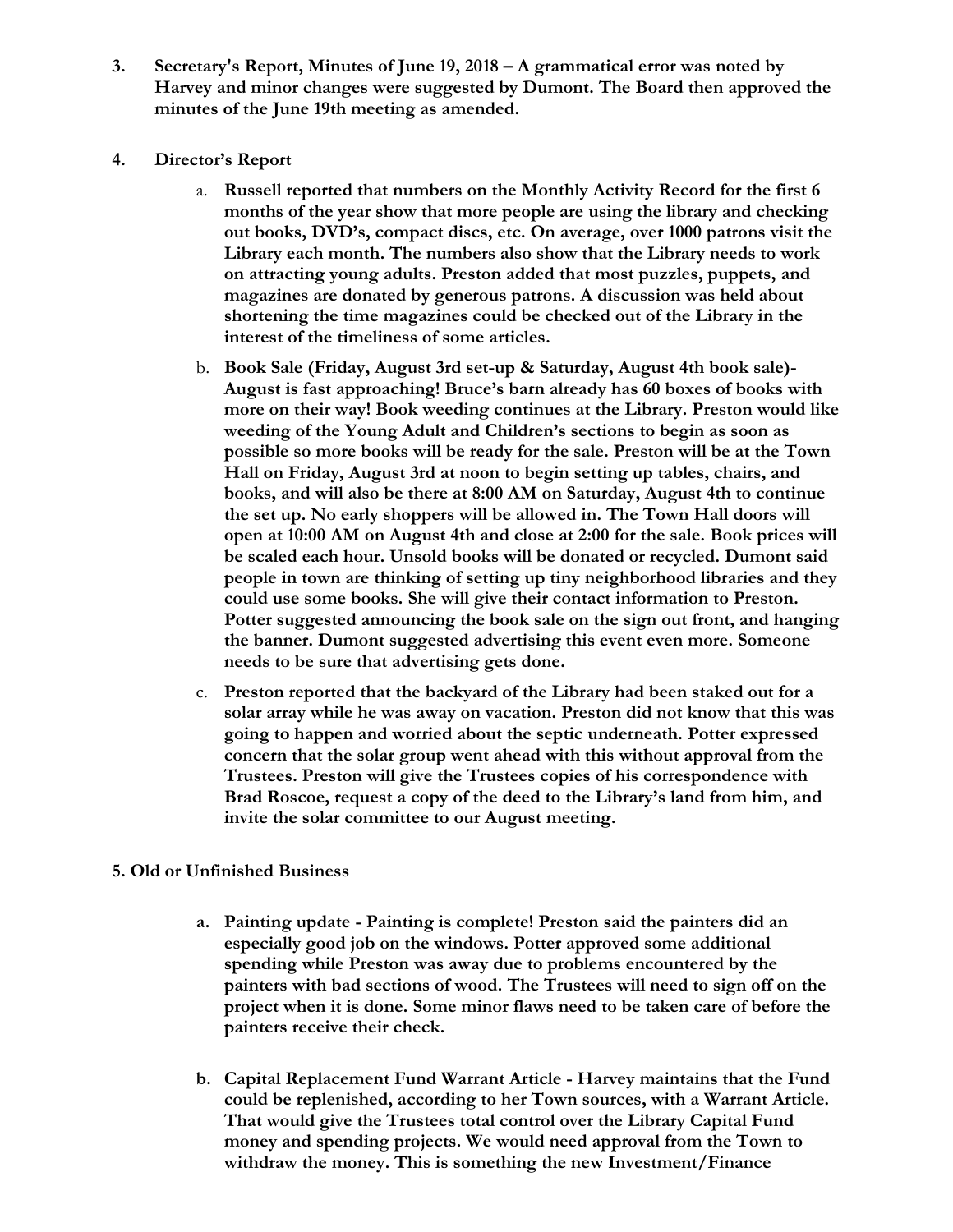**Committee could get clarification on. Preston said the Selectmen know that we have an expensive lighting project coming soon (\$10000-15000). Potter thought that if the Town would help us with this project through the Capital Improvement Plan, then we wouldn't need a warrant article. Dumont wondered if the State grant would be possible still? Potter suggested spending the money in our Expendable Trust, then get rid of the account because it confuses us all.**

**c. Silent Auction - Preston suggested having one of the Trustees lead the auction set up and launch. Dumont said that the Library staff sets the auction items up every year and the items remain out for the month of August. Fleming and Skrzyniarz volunteered to help the Library staff set up and organize the event. Preston wants to plan a closing event for August 25th. He has an author/speaker in mind. Harvey suggested sending a letter to local businesses who already do business with the Library for support of the auction next year.**

## **6. New Business**

- d. **Summer intern - Our newly hired intern left to pursue another opportunity. Do we need to hire a new one? Karen LaRue feels she can handle the summer program on her own. Potter would like to see a local person help out. Dumont said that there is a young 15 year old boy who has stepped up to help. Preston will follow up with another interested retired person who might volunteer for the remainder of the summer. Harvey is willing to help with the program's end of summer party.**
- e. **The Newsletter of the NHLTA has been ordered by Preston for all of the Trustees.**
- f. **Ron Scherman agreed to become a Library Trustee to finish Nicole Martin's term. Preston will submit his name to the Selectmen at their next meeting. After their approval, Scherman will need to go to the Town Clerk to be sworn in, hopefully in time for the August meeting.**
- g. **Preston would like to call a meeting of the Personnel committee to answer a few questions he has about extra hours worked / comp time / vacation time. He would like to receive appropriate compensation for all of the extra hours he works. Dumont suggested that Preston's 10 hours of desk work be considered for comp time. Harvey suggested paying Preston 35 hours every week and providing comp time for extra hours. Clarification by the Personnel Committee is needed.**
- **5. Public Comment - none**
- **6. Summary of Decisions Made**
	- **a. Dumont will open a 6 month CD and a 12 month CD, at People's Bank, with an initial deposit of \$5000 each.**
	- **b. An Investment/Finance Committee was formed.**
	- **c. Ron Scherman's request to join the Trustees was unanimously accepted by the Trustees. He will complete Nicole Martin's term when approved by the Selectmen.**
- **7. Assignments for Next Meeting**
	- **a. Dumont will ask the Town for the next quarter's funding.**